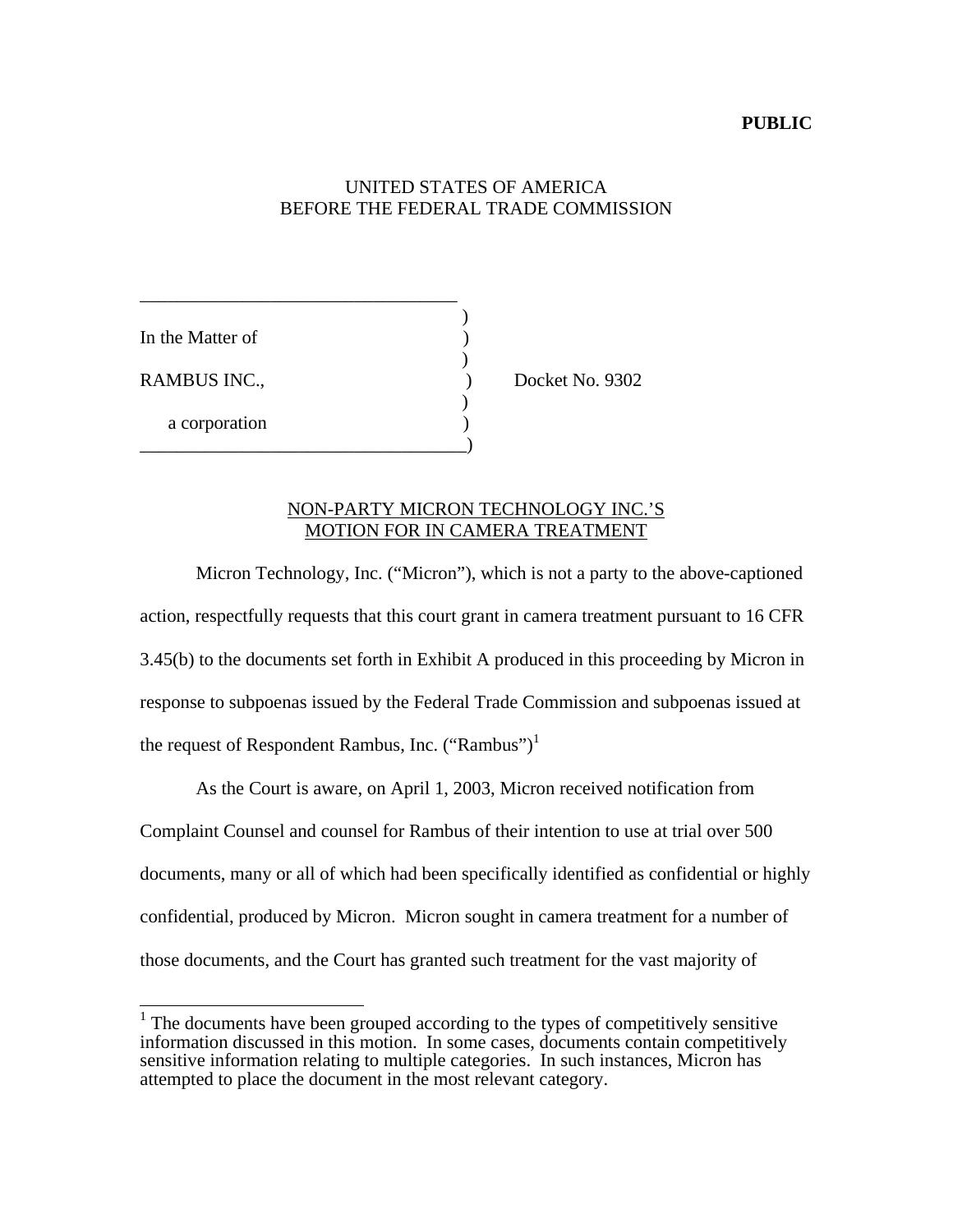Micron documents for which it was requested. See Additional Order on Non-Party Motions For In Camera Treatment of Documents Listed on Parties' Exhibit Lists, (April 29, 2003); Order Granting in Part, Non-Party Micron Technology Inc.'s Motion for Protective Order (June 11, 2003).

On June 21, 2003, counsel for Rambus informed counsel for Micron via email that Rambus had previously failed to notify Micron of some 64 additional Micron documents appearing on Rambus's trial exhibit list for which Micron might wish to seek in camera treatment. Rambus's email is attached as Exhibit B.

Micron will not seek *in camera* treatment for 32 of the 64 documents Rambus identified in the attachment to its email. Micron hereby requests in camera treatment for the remaining 32 documents on Rambus's list. See Exhibit A.

In camera treatment is warranted for these documents because of the competitive injury that Micron, as a third party, would suffer from their disclosure. This motion is supported by the declaration of Robert Donnelly, the Vice President of Micron's Computing and Consumer Group. ("Donnelly Declaration"), attached as Exhibit C.

#### ARGUMENT

The rules of this court allow it to place material in camera and thus shield it from the public's access, if disclosure of the material would "likely result in a clearly defined, 'serious injury' to the person requesting in camera treatment." 16 CFR 3.45(b). As to the documents listed in Exhibit  $A^2$  the requirements of the rule are met because:

<sup>&</sup>lt;sup>2</sup> A complete set of the documents for which in camera treatment is requested is being provided along with the copy of the motion served on the Office of Administrative Law Judges.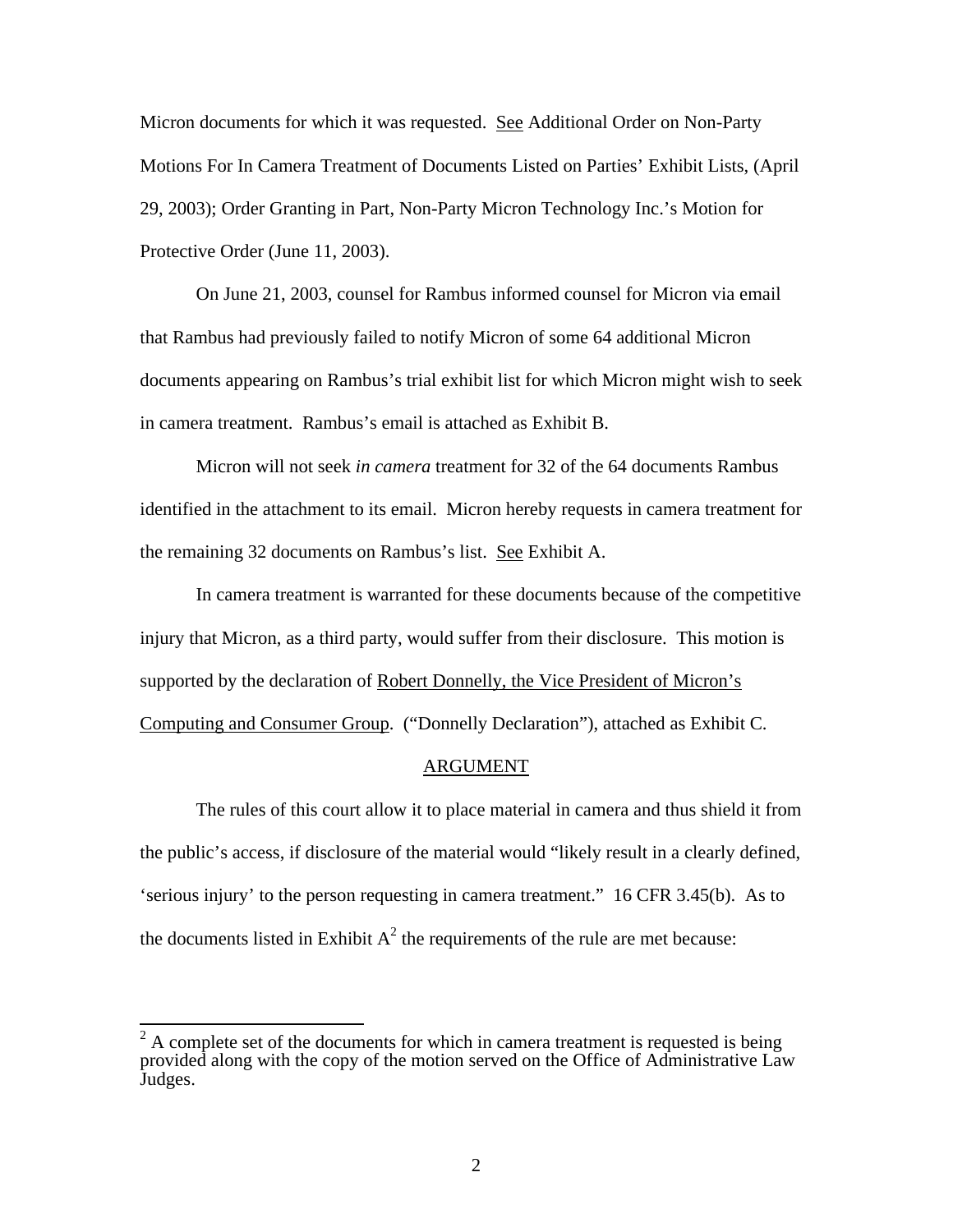(1) Micron will suffer serious competitive harm if the documents at issue are disclosed to the public; (2) the information contained in these documents is secret; and (3) the risk of harm is not outweighed by the importance of the information to the matter to be decided by the Commission.

## A. Public Disclosure of Confidential and Proprietary Information of the ADT Group and JEDEC Would Cause Serious Competitive Injury to Micron

Several of the documents listed as potential trial exhibits contain confidential information relating to the proceedings and technical discussions of the ADT group.<sup>3</sup> For example, document number MFTC229045-65 is a presentation regarding various features proposed for inclusion in future DRAM products. Other documents include meeting minutes and reports of the ADT Board of Directors. See, e.g., MFTC222388-92; MFTC237994-95; MFTC239117-19. As set forth in the Donnelly Declaration, disclosure of these documents threatens to cause Micron serious competitive injury. ADT could potentially lose trade secret protection for its technology, and competitors might gain the ability to copy or exploit the ADT technology. For this reason, the ADT members have agreed to treat ADT proprietary information as confidential and limit its distribution to a need to know basis.

One document, numbered MFTC044034-35, contains a recent and detailed technical discussion relating to DDR2 DRAM memory involving participants in JEDEC. Such discussions are confidential and competitively sensitive. As the allegations against Rambus in this matter demonstrate, companies that develop competing non-JEDEC

<sup>&</sup>lt;sup>3</sup> ADT is a research collaboration of numerous companies, including Micron, Intel, Elpida, Infineon, Hynix, and Samsung, engaged in the development of future advanced DRAM technology.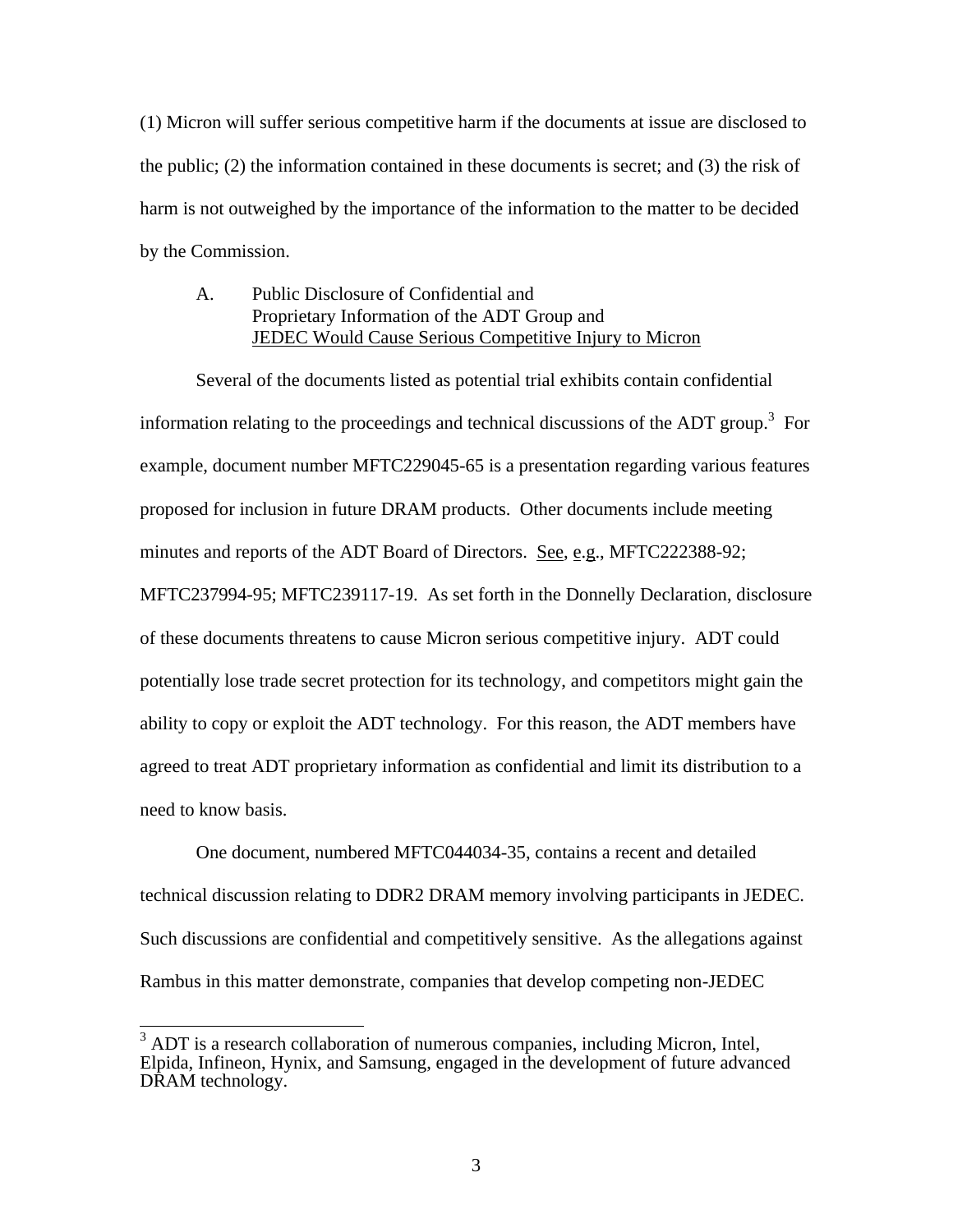memory technology could use such information to the competitive detriment of Micron and other JEDEC members.

Micron believes that the duration of in camera treatment for ADT and JEDEC confidential and proprietary information should be 5 years. Micron respectfully reserves the right to request an extension of the in camera treatment period should circumstances warrant.

# B. Public Disclosure of Confidential Documents that Discuss Micron's Production and Pricing Will Cause Serious Competitive Injury.

A number of the documents listed as potential trial exhibits contain internal, confidential information relating to the important dimensions of competition. These include sensitive recent documents relating to prices and price plans, production, and product allocation.

As an example of these confidential pricing -related documents, one email from late 2001, discusses Micron's "pricing plan" for various customers in Asia, including a statement that one customer will no longer be afforded "price parity" with other customers. See MU00026836-37. Other documents reflect Micron internal discussions and discussions with Micron sales representatives regarding price setting. See, e.g., MU00181549; MU00251794; MU00310329. In addition, several documents reference limited supplies of particular Micron parts and reflect decisions about which customers are to receive parts. See MU00331012; MU00057151; MU00026836-37; MU00181549.

. As set forth in the Donnelly Declaration, public disclosure of this information would cause Micron serious competitive injury. With respect to pricing, the antitrust laws have long recognized the serious competitive injury that may result from public disclosure of confidential pricing information. Disclosure of Micron's confidential

4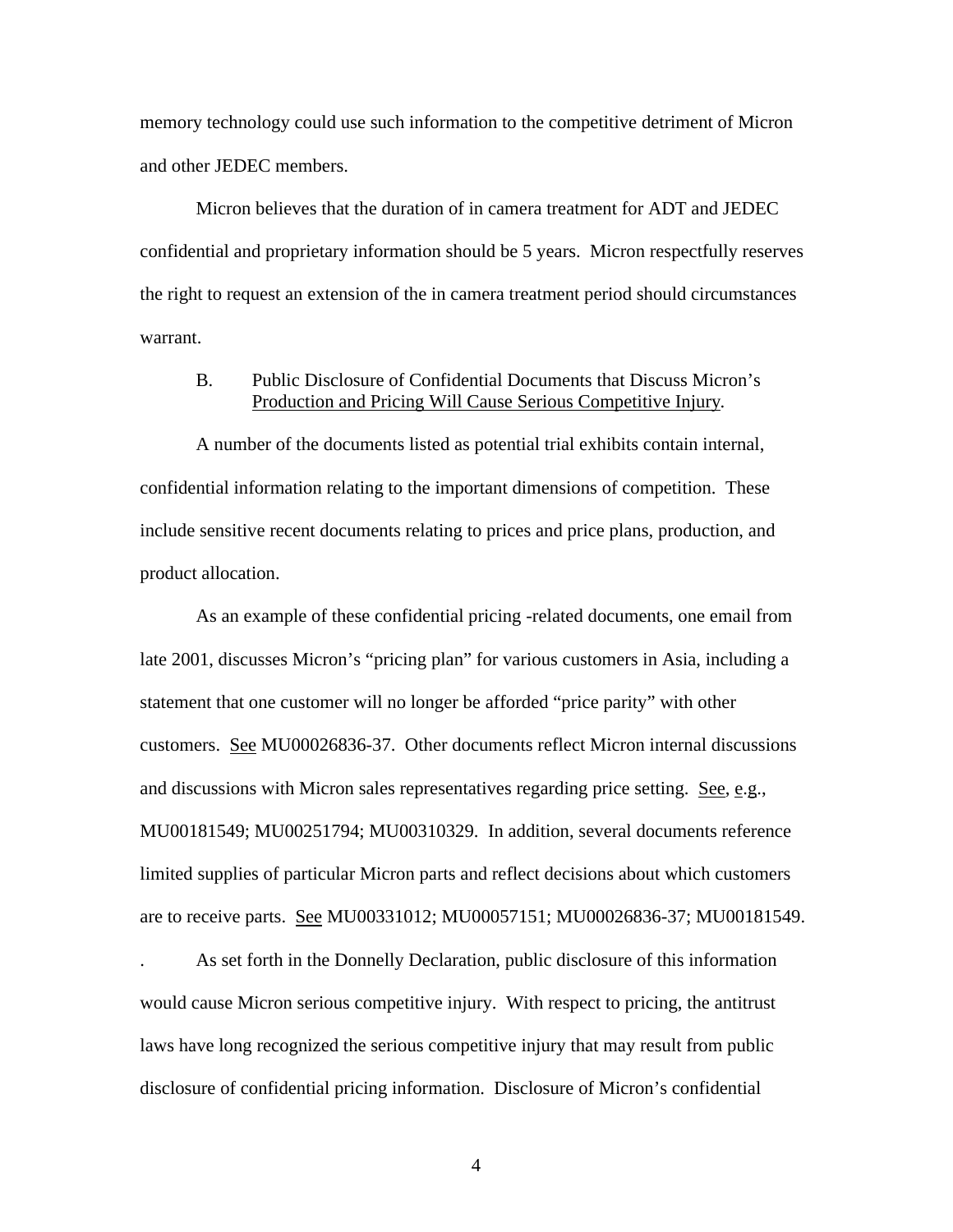pricing information will provide Micron's competitors with an undue advantage in competing for future sales and will allow Micron's competitors to incite Micron's current customers by suggesting that they have been treated less favorably by Micron than have other Micron customers.

With respect to production decisions and product allocation, Micron competes not only on the quality and performance of its products, but also on its ability to provide products in quantities and on schedules that meet customer demands. Public disclosure of Micron's production plans and capacity constraints could cause it serious competitive injury by allowing its competitors to exploit such information in their dealings with Micron's customers.

Micron believes that with respect to these internal documents, in camera treatment for a limited period of 5 years is appropriate.

# C. Disclosure of Draft Micron License Agreements and Related Documents Would Cause Micron Competitive Harm.

Rambus has listed as potential exhibits three documents that relate to a potential patent cross-license agreement between Micron and another company. See MR0138409-10; MR0138412; MR0138413-15. Public disclosure of Micron's license terms or negotiations relating to such terms threatens to cause serious competitive injury to Micron. As set forth in the Donnelly Declaration, competitors would become aware of, and be able to exploit, particular terms of the license.

Micron believes that a 5 year period of in camera treatment is warranted for these licensing related documents.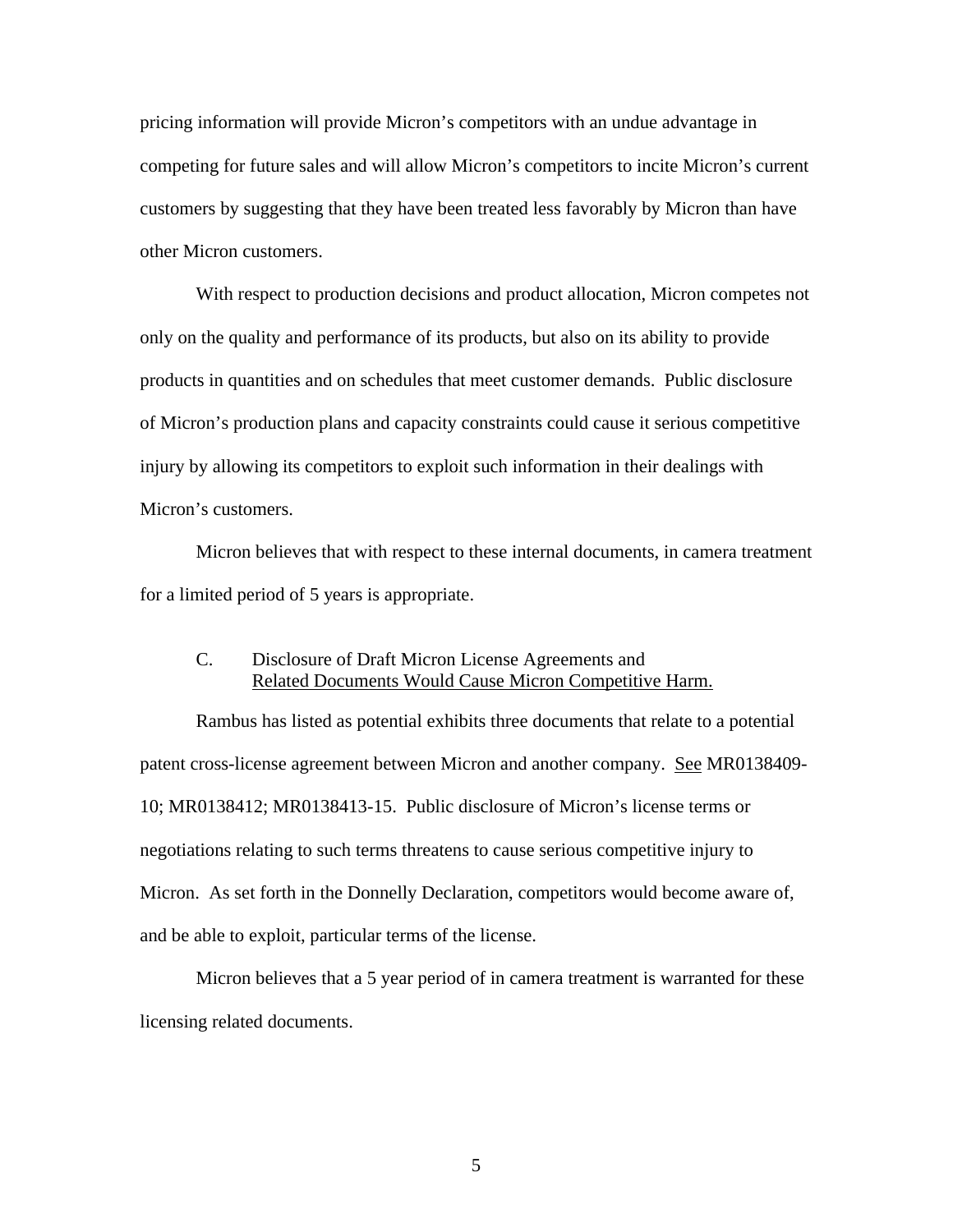D. Public Disclosure of Micron's Confidential Customer Communications Would Cause Micron Serious Competitive Injury.

Many of the documents contain confidential information communicated to Micron by customers or other third parties. For example, some documents contain sensitive information concerning prices offered to specific customers. See e.g. MU00033793; MU00312535-61; MU00312531. Other documents contain information about customers' plans and demand forecasts for particular products. See, e.g., MU00310522-23, MU00323350.

As stated in the Donnelly Declaration, public disclosure of this information would cause Micron serious competitive injury. Meeting customer needs and requirements necessarily entails the exchange of confidential customer information. Micron's relationship with current customers – as well as its ability to attract future customers – would be seriously undermined if customers believed that confidential information they provide to Micron would be publicly disclosed.

Micron believes that in camera treatment of this information for an indefinite period of time is warranted for several reasons. First, the information is highly sensitive. Second, Micron has no reasonable means of ascertaining when and if customer information is no longer confidential.

#### E. The Documents at Issue are Secret

As discussed above and in the Donnelly Declaration, the confidential nature of the documents for which Micron seeks in camera treatment is maintained through various means.

6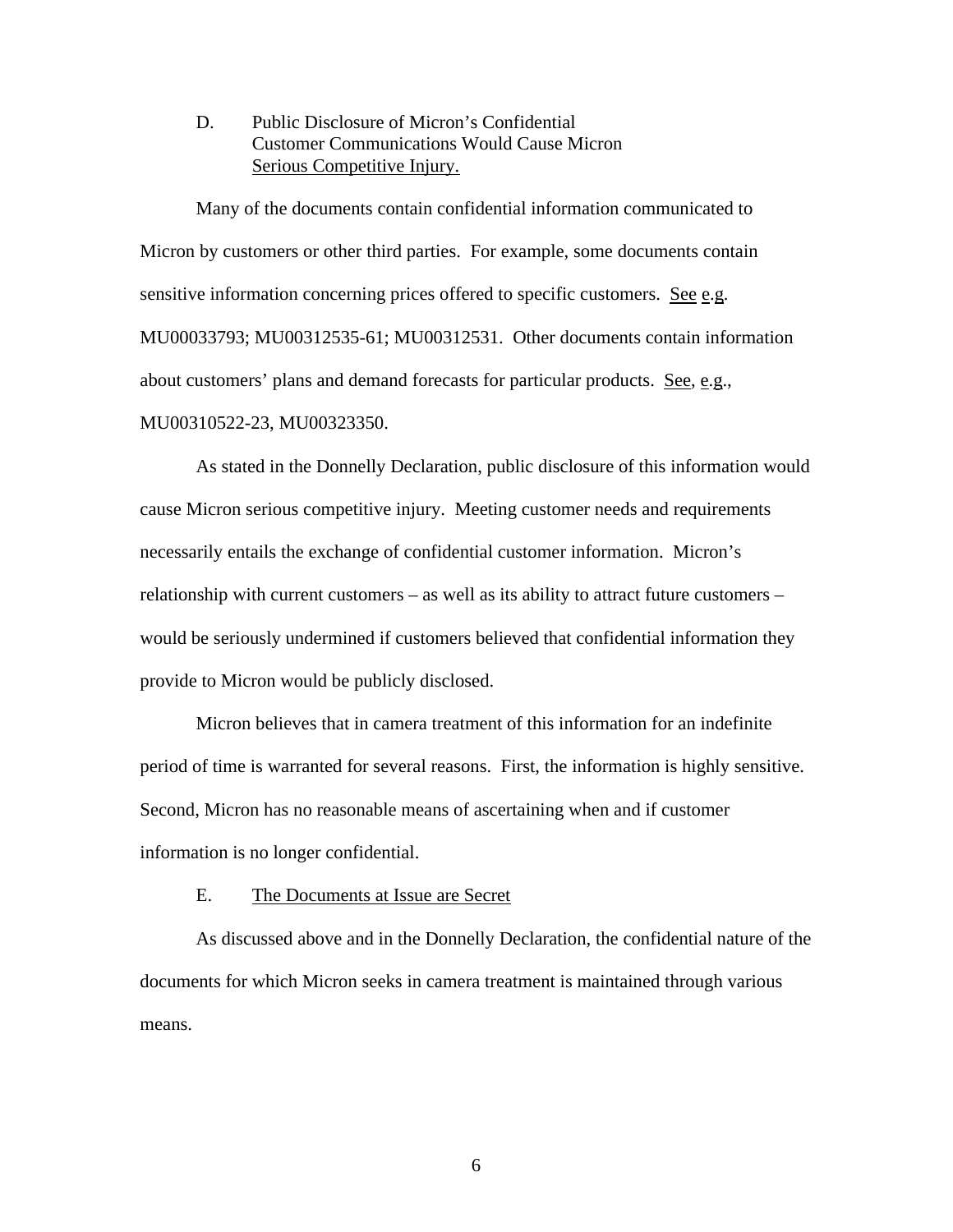Proprietary information that Micron possesses from the ADT group is protected by a confidentiality provision and distributed on a very limited basis. In addition, documents within Micron that relate to strategic marketing, production, pricing and product development plans are similarly closely guarded and disseminated on a need to know basis. Sensitive customer communications and competitive intelligence are also treated confidentially."

### F. The Risk of Harm to Micron, as a Third Party, is not Outweighed by the Importance of the Information to the Matter to be Decided by the Commission

In camera treatment requests by third parties "deserve special solicitude. As a policy matter, extensions of confidential or in camera treatment in appropriate cases involving third party bystanders encourages cooperation with future adjudicative discovery requests." Kaiser Aluminum & Chemical Corp., 103 F.T.C. 500 (1984). Because Micron is a third party to this proceeding and has cooperated with Rambus' and complaint counsel's discovery requests, its request for in camera treatment should be looked upon more favorably than the request of a party, which may unfairly seek to shield its own competitive information while receiving the information of the other parties. See H.P. Hood & Sons, Inc., 58 F.T.C. 1184 (1961).

The documents in question appear to be of limited relevance to Rambus' arguments, as demonstrated by the fact that few, if any, have been used in the hearings to this point.<sup>4</sup> Even if Rambus does seek to make use of these documents, placing them under in camera protection will not reduce their usefulness to Rambus in making its

 4 However, Micron understands that a number of these documents have been admitted into evidence by stipulation.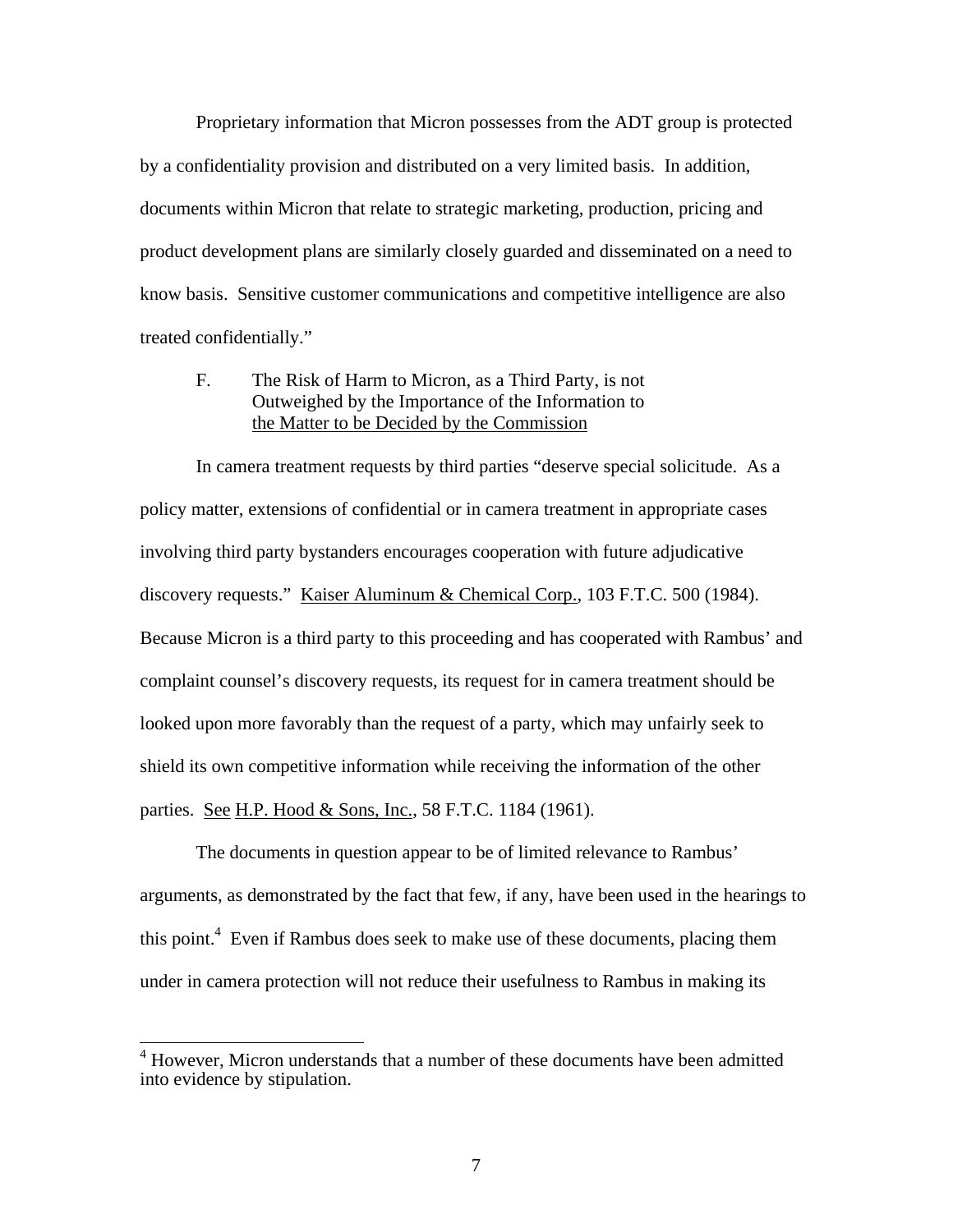arguments. Under the circumstances, the balance of considerations clearly favors

protecting Micron's legitimate interest in the confidentiality of these documents.

# **CONCLUSION**

For the foregoing reasons, Micron's Motion for In Camera Treatment should be granted.

By \_\_\_\_\_\_\_\_\_\_\_\_\_\_\_\_\_\_\_\_\_\_\_\_\_\_\_\_

Richard L. Rosen, Esq. Wilson D. Mudge, Esq. ARNOLD & PORTER 555 Twelfth Street, N.W. Washington, D.C. 20004 (202) 942-5000 Counsel for Micron Technology, Inc.

Dated July 29, 2003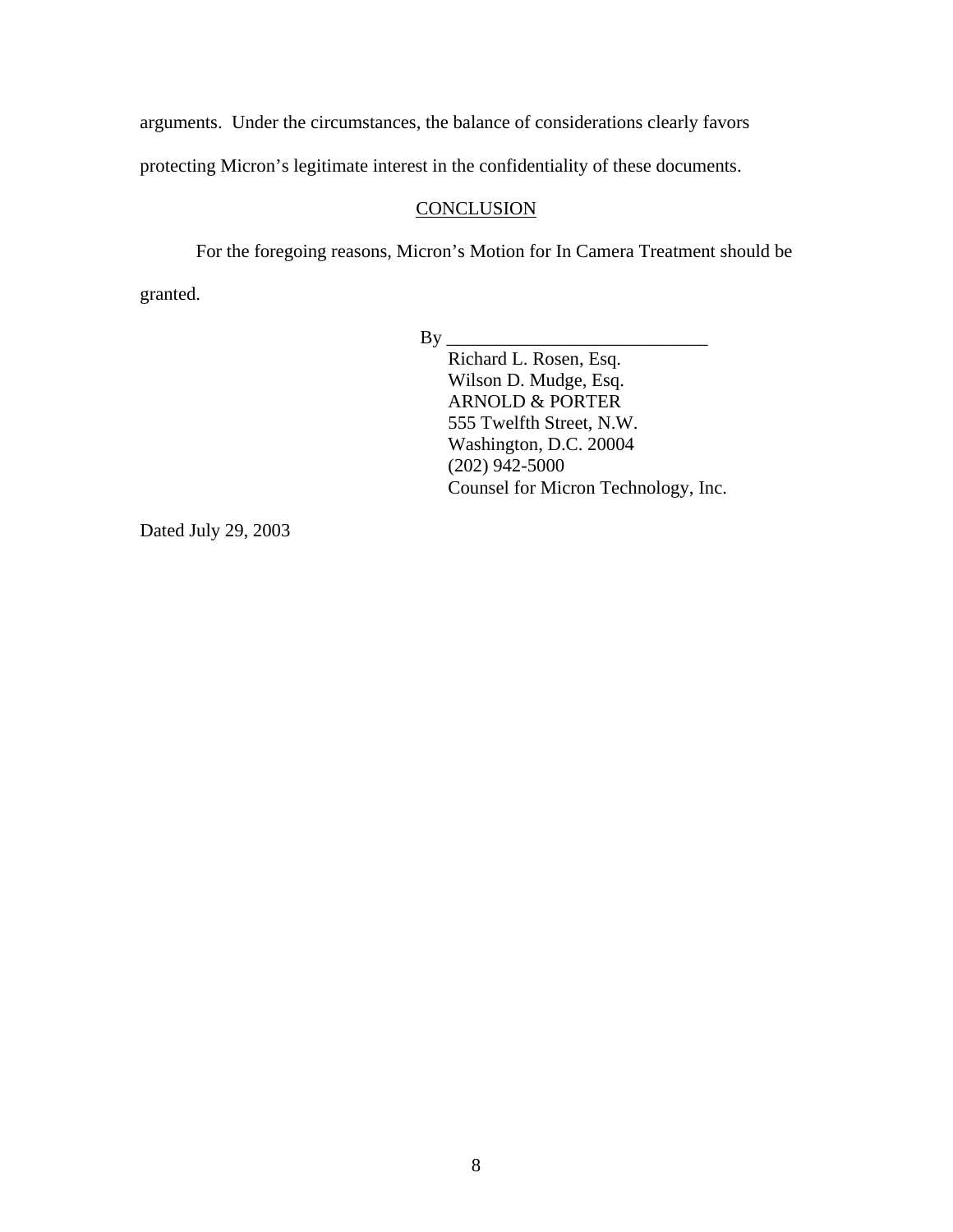# **UNITED STATES OF AMERICA**

# **BEFORE THE FEDERAL TRADE COMMISSION**

In the Matter of (1)

RAMBUS, INC., a corporation (b) Docket No. 9302

#### [PROPOSED] ORDER

Upon review of Non-Party Micron Technology Inc.'s ("Micron") Motion For In

Camera Treatment,

#### IT IS ORDERED THAT:

1. Micron's Motion For In Camera Treatment is granted.

)

)

2. The following documents, identified by Bates number, shall receive in camera

treatment for a period of five (5) years.

MFTC0222388-92 MFTC0222986-88 MFTC0229045-65 MFTC0237009-11 MFTC0237994-95 MFTC0239117-19 MR0138409-10 MR0138412 MR0138413-15 MFTC0044034-35 MU00026836-37 MU00057151 MU00053066 MU00048137-43 MU00178935 MU00181543 MU00181544 MU00181549 MU00181612 MU00251794 MU00310329 MU00331012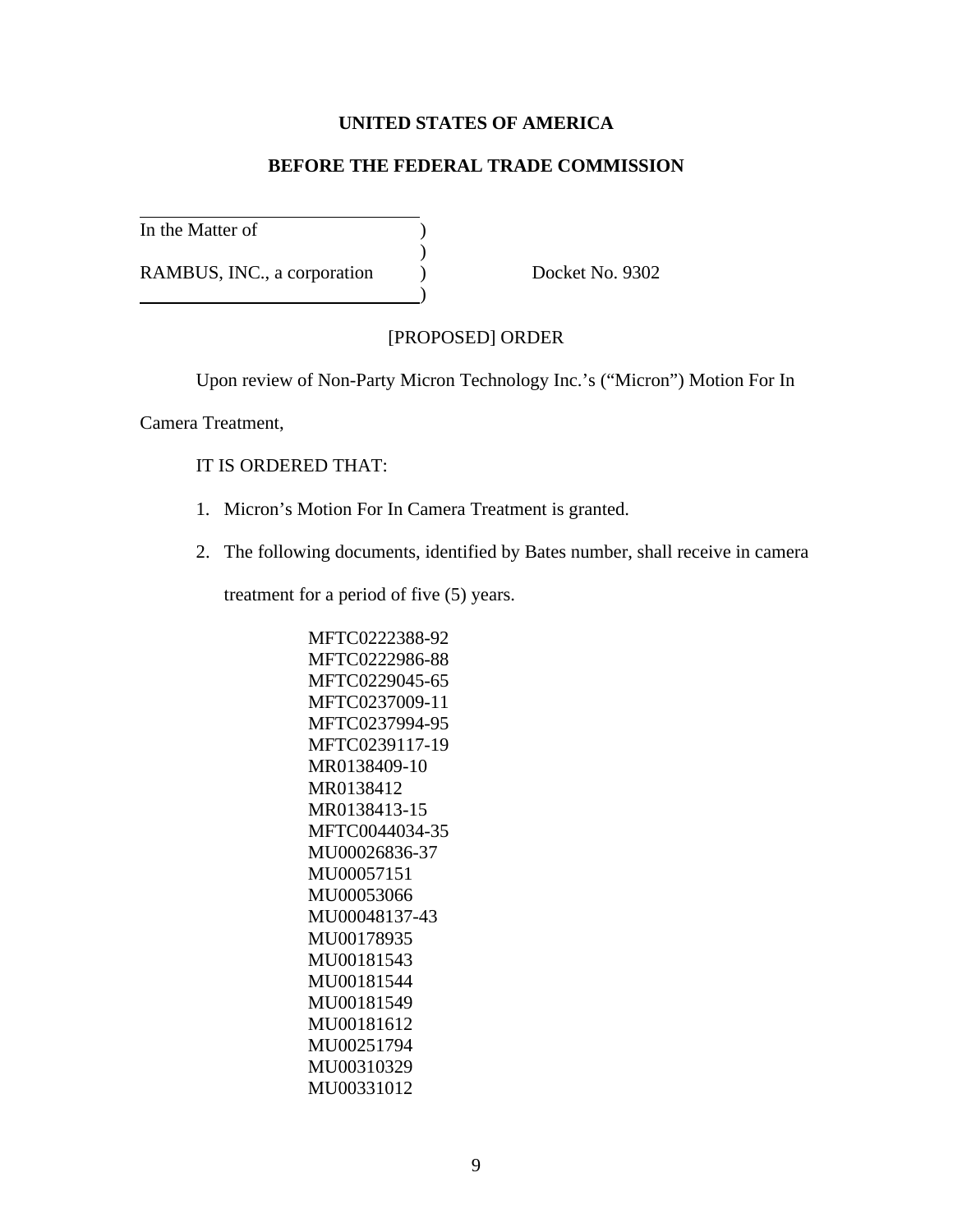# MU00179517

3. The following documents, identified by Bates number, shall receive in camera

 $\overline{\phantom{a}}$ 

treatment for an indefinite period.

MU00033793 MU00312531 MU00310522-23 MU00323350 MU00312535-61 MU00311978-81 MU00311977 MU00310759-60 MU00178789

Dated: \_\_\_\_\_\_\_\_\_\_\_\_\_\_\_\_\_\_

Chief Judge Stephen J. McGuire